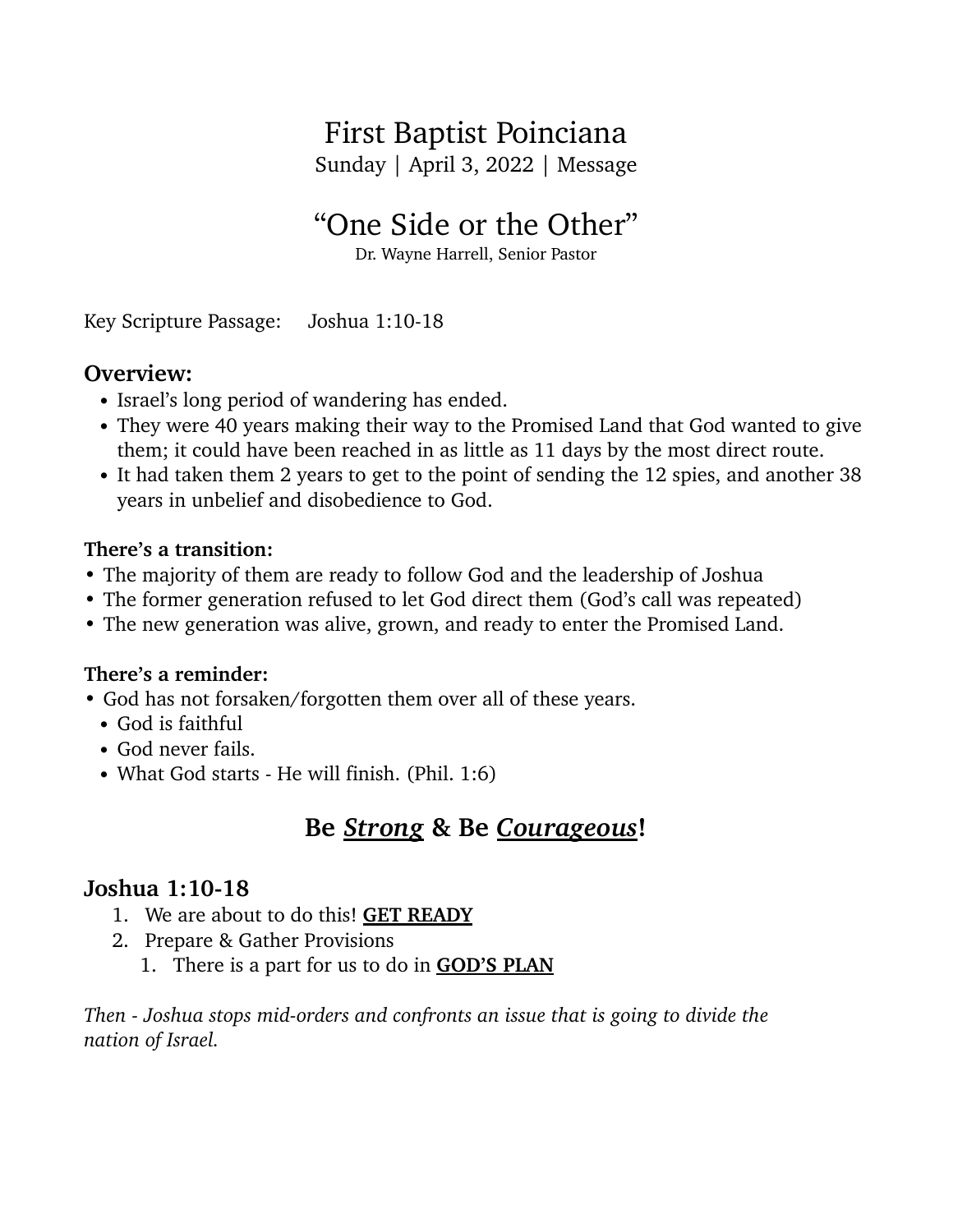# **The Promise of the Promised Land Made No Difference.**

(Numbers 32:1-5)

- 2 1/2 Tribes here want to do their own thing. They went to Moses to state their case and Moses agreed to their tactics under stated conditions.
- We know what God has for us on the other side it's just really not what we want.
- They want to stay where they are and not move to the Promised Land.

#### **Now there are 2 groups.**

- **•** One is interested in God's blessings towards them and the inheritance God swore to them.
- **•** One is interested only in what benefits them and their early wealth, business, and prosperity.

# **There are Spiritual & Carnal (Worldly) Believers**

**SPIRITUAL** Believers want to seek God and all that He wants to bless them with, they desire to press on to the Land and obtain everything God has promised. They are ready to possess the Land.

**CARNAL/WORLDLY** Believers (Border Dwellers) are not completely committed, they watch from a distance, they have never truly learned to live by faith. They watch as others do, their heart is still with their cattle on the other side of the Jordan, and so that dictates their faith; or lack thereof.

**QUESTION:** What are you allowing to keep your from God's full blessing on your life?

 $\mathcal{L}_\mathcal{L} = \mathcal{L}_\mathcal{L} = \mathcal{L}_\mathcal{L} = \mathcal{L}_\mathcal{L} = \mathcal{L}_\mathcal{L} = \mathcal{L}_\mathcal{L} = \mathcal{L}_\mathcal{L} = \mathcal{L}_\mathcal{L} = \mathcal{L}_\mathcal{L} = \mathcal{L}_\mathcal{L} = \mathcal{L}_\mathcal{L} = \mathcal{L}_\mathcal{L} = \mathcal{L}_\mathcal{L} = \mathcal{L}_\mathcal{L} = \mathcal{L}_\mathcal{L} = \mathcal{L}_\mathcal{L} = \mathcal{L}_\mathcal{L}$ 

*Sometimes we pick the mess over the message & The Cows over the Kingdom.*

# **Crossing the Jordan** (v. 10-15)

Crossings are a symbol of change and beginnings.

- 1. Crossing the Red Sea Escape from demonic ruler.
- 2. Crossing the Jordan River Leads to God's Blessing and Promise.

**QUESTION:** What is ruling your heart? Christ (or) Self?

**The Carnal Believers fell to Sin, Pride, and Punishment.** (1 Chron. 5:25-26)